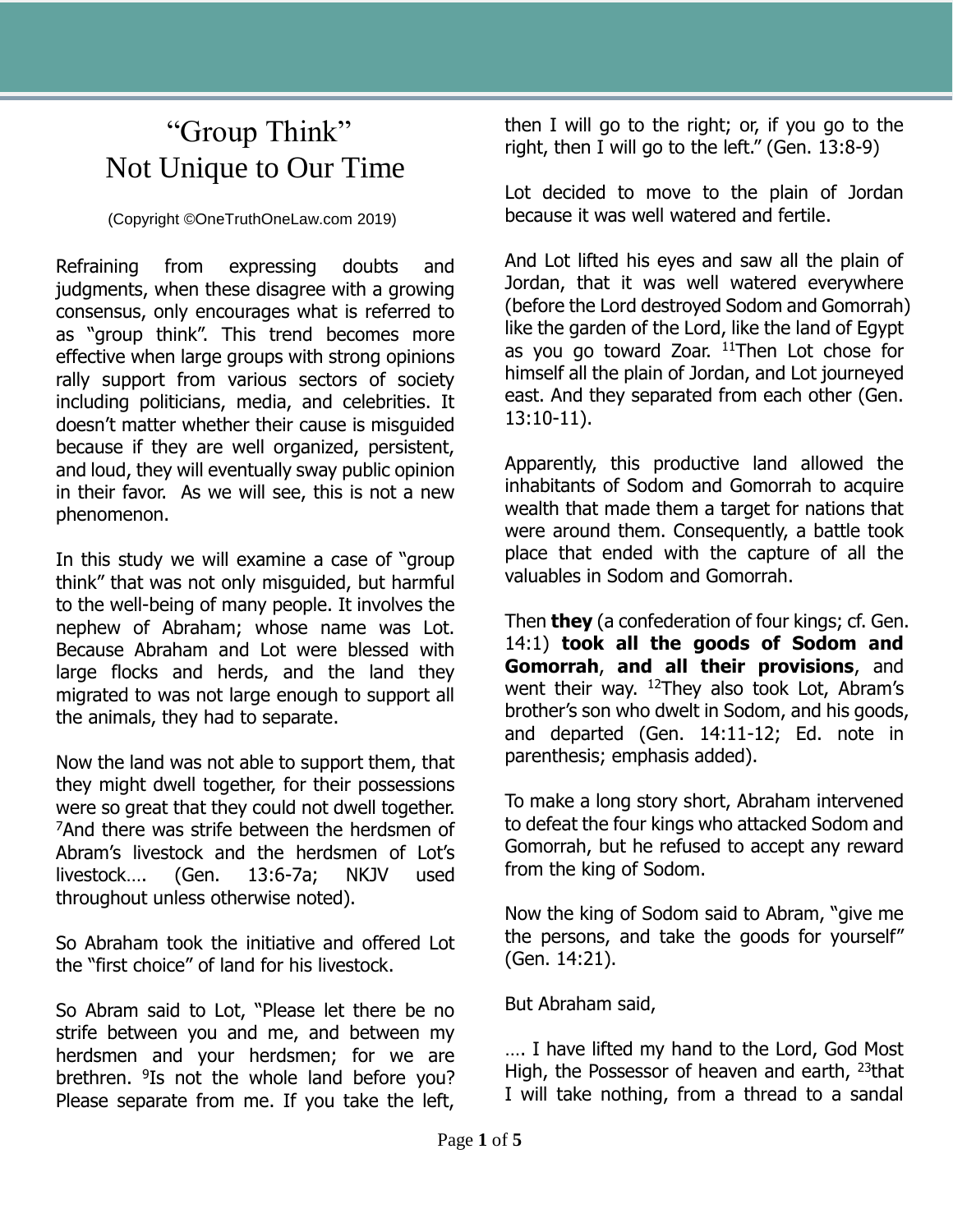strap, and that I will not take anything that is yours…." (Gen. 14:22b -23a).

So Sodom and Gomorrah could now continue to prosper but, as recorded in history, many affluent civilizations have slowly descended into various forms of depravity, leading to a breakdown of law and order, followed by conquest and/or destruction. One of these trends, aimed at the breakdown of the family unit, is already occurring today in some of this world's most affluent nations. In an article published by the Pew Research Center (June 4, 2013) entitled, "The Global Divide on Homosexuality – Greater Acceptance in More Secular and Affluent Countries", it states.

As the United States and other countries grapple with the issue of same-sex marriage, a new Pew Research Center survey finds huge variance by region on the broader question of whether homosexuality should be accepted or rejected by society. The survey of 39 countries finds broad acceptance of homosexuality in North America, the European Union, and Latin America, but equally widespread rejection in predominantly Muslim nations, and in Africa, as well as in parts of Asia and in Russia.

So a connection between the affluence of Sodom and Gomorrah, and their depravity, should not come as a surprise and, as scripture confirms, there was a powerful "group think" associated with their perverted lifestyle. If anyone were brave enough to disagree with it, they were quickly threatened and intimidated. After all, if you can silence any opposition, you have won the battle. According to scripture, everyone in Sodom and Gomorrah went along with this, including those in charge of law enforcement. How do we know? Because those in charge of enforcing the law either stood by, or actively participated in an attack against Lot, his guests, and his family.

Now before they (Lot, some of his family, and two angels; cf. Gen. 19:1) lay down, the men of the city, the men of Sodom, both old and young, **all the people from every quarter, surrounded the house**. <sup>5</sup>And they called to Lot and said to him, "Where are the men who came to you tonight? Bring them out to us that we may know them carnally (have sexual intercourse; forcibly rape) (Gen. 19:4-5; Ed. notes in parentheses; emphasis added).

When Lot refused to cooperate, those who subscribed to the "group think of the day" began to threaten him.

And they said, "Stand back!" Then they said, "This one came in to sojourn (reside temporarily), and **he keeps acting as a judge; now we will deal worse with you than with them**." So they pressed hard against the man Lot, and came near to break down the door (Gen. 19:9; Ed. note in parenthesis; emphasis added).

In the United States, those who do not comply with the latest "group think" have experienced angry people pressuring them to leave restaurants, spitting at them, throwing objects at them, and even physically attacking them in various public locations. Therefore, if the scenario in Genesis 19:9 seems very unlikely to occur in our enlightened age, think again, because it is only a matter of time before similar things happen.

But know this, that **in the last days perilous times will come:** <sup>2</sup>For men will be lovers of themselves, lovers of money, boasters, proud, blasphemers, disobedient to parents, unthankful, unholy,  $3$ unloving, unforgiving, slanderers, **without self-control, brutal, despisers of good**, 4 traitors, headstrong, haughty, lovers of pleasure rather than lovers of God, <sup>5</sup>having a form of godliness but denying its power… (2Tim. 3:1-5b; emphasis added).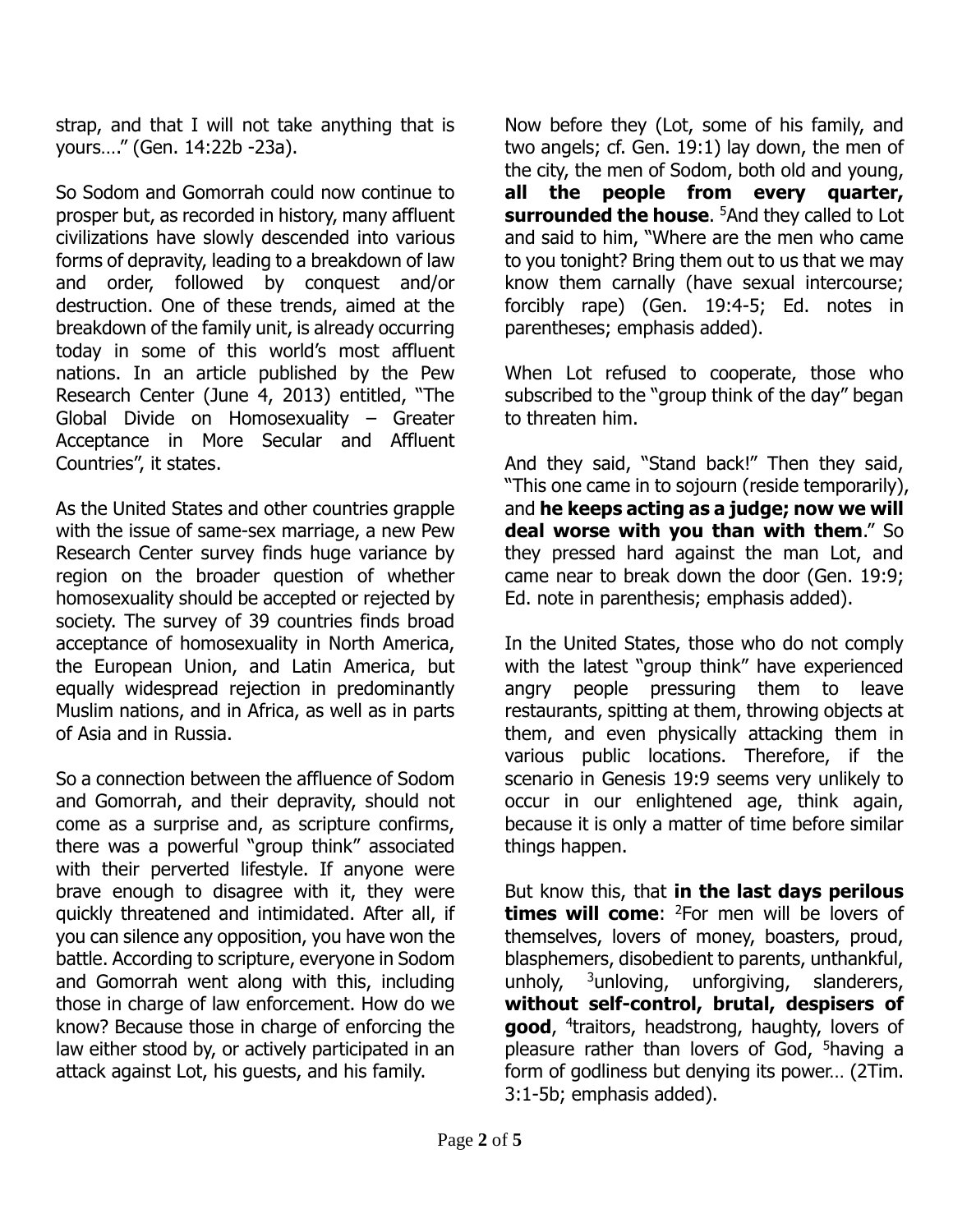Continuing with the subject of "affluence", Almighty God cautioned the ancient nation of Israel not to forget His law and commandments once they became affluent and successful.

Beware that you do not forget the Lord your God by not keeping His commandments, His judgments, and his statutes which I command you today,  $12$  lest – when you have eaten and are full, and have built beautiful houses and dwell in them;  $13$  and when your herds and your flock multiply, and your silver and your gold are increased, and all that you have is multiplied;  $14$ when your heart is lifted up (becomes proud), and you forget the Lord your God…. (Dt. 8:11- 14a; Ed. note in parenthesis).

## …FOR ALL YOUR COMMANDMENTS ARE RIGHTEOUSNESS. Psalms 119:172b

Sadly today, nations that once recognized the importance of God's law, now ignore it or twist what it says to suit whatever agenda they are promoting. Consequently, those who subscribe to "group think" will rarely be influenced by what God says regarding their point of view.

And even as **they did not like to retain God in their knowledge**, God gave them over to a debased mind, to do those things which are not fitting; <sup>29</sup>being filled with all unrighteousness, sexual immorality, wickedness, greed, malice; full of envy, murder, strife, deceit, evil-mindedness; they are whisperers, <sup>30</sup>backbiters, haters of God, violent, proud, boasters, inventors of evil things, disobedient to parents,  $31$ undiscerning, untrustworthy, unloving, unmerciful;  $32$  who, knowing the righteous judgment of God, that those who practice such things are worthy of death, not only do the same but also approve of those who practice them (Rom. 1:28-32; emphasis added).

In fact, the Bible can now be regarded as a form of hate literature when it is used as a support against any amoral form of "group think",

Lorna Dueck, a Christian broadcaster and author, wrote in the Globe and Mail (Canadian newspaper), "Bill C-250 says that moral views, motivated by religious text, can be equated with hatred. Thus, if church teachings refer to homosexuality as brokenness or sin (as in, missing the ideal), it could be charged as being hate propaganda."

Because Almighty God foreknew that this generation would not retain His law and commandments, He had Isaiah issue a prophecy which is clearly unfolding now.

Therefore, behold, I will again do a marvelous work among this people, a marvelous work and a wonder; for **the wisdom of their wise men shall perish**, **and the understanding of their prudent men shall be hidden** (Isa. 29:14; emphasis added).

The wise men of previous generations understood "cause and effect", but those who claim to be wise today have lost this connection, especially when it comes to determining what is righteous and unrighteous at a time when our global problems are increasing exponentially.

For all Your commandments are righteousness (Ps. 119:172b).

The entirety of Your word is truth, and every one of Your righteous judgments endures forever (Ps. 119:160).

Also, many of the former great leaders of this world did not make decisions based on the current "group think" of their time. Instead, they would often make tough decisions under pressure from those who thought they knew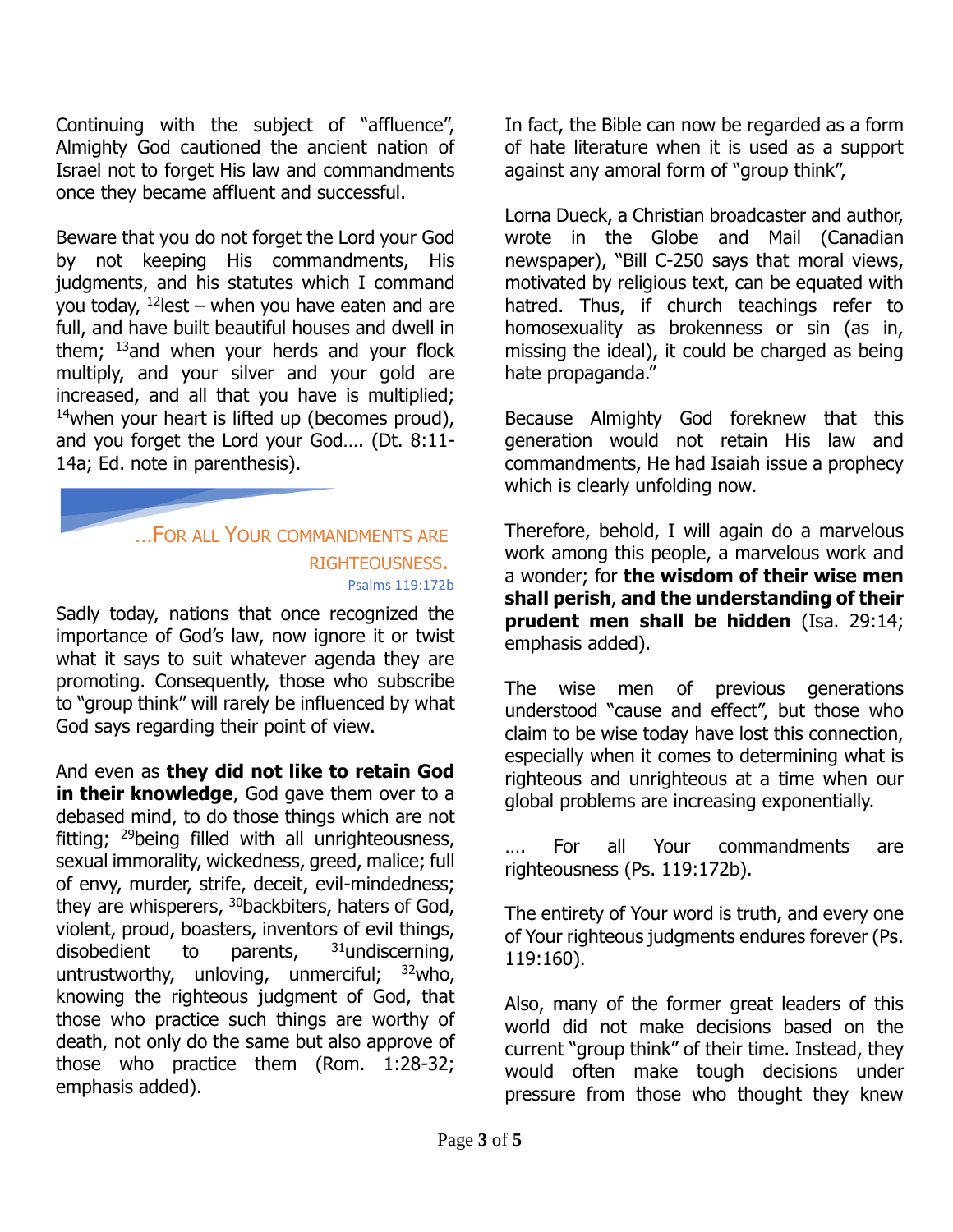better. Now, God is allowing the most inexperienced people to enter positions of authority and leadership, which will compound our problems.

I will give children (boys) to be their princes, and babes (capricious ones; undisciplined) shall rule over them (Isa. 3:4; Ed. notes in parentheses).

This selfish, immature, and inexperienced leadership will eventually lead to a complete breakdown of law and order, as occurred in Sodom and Gomorrah.

The people will be oppressed, every one by another and every one by his neighbor; the child will be insolent toward the elder, and the base toward the honorable (Isa. 3:5).

At this point, people will begin to lose their mental equilibrium because they will not be able to reconcile what is happening. They will be blind, figuratively speaking, because they will not be able to see what is right and wrong anymore, just as occurred following ancient Israel's rebellion against God's word.

The Lord will strike you with madness and blindness and confusion of heart (Dt. 28:28).

Unlike the five stages of grief that end with "acceptance" following a major trauma that has occurred (denial, anger, bargaining, depression, and acceptance), mankind will not be able to reach any "acceptance". Instead, they will be searching for answers that will no longer be available at this point in man's history.

"Behold, the days are coming," says the Lord God, "That I will send a famine on the land, not a famine of bread, nor a thirst for water, but of hearing the words of the Lord. <sup>12</sup>They shall wander from sea to sea, and from north to east; **they shall run to and fro. Seeking the word** 

**of the Lord, but shall not find it**" (Amos 8:11- 12; emphasis added).

Again, this situation can begin when various forms of "group think" replace God's law and commandments as the source of moral authority. When this occurs, mankind will have reached the point where respect for God has virtually ended.

The fear of the Lord is the beginning of knowledge, but **fools despise wisdom and instruction** (Prov. 1:7; cf. Ps. 111:10; emphasis added).

> THE LORD WILL STRIKE YOU WITH MADNESS AND BLINDNESS AND CONFUSION OF HEART. Deuteronomy 28:28

It is critical that we examine any "group think" before it takes hold and unduly influences us against God's value system, as summarized by His law and commandments. Questions need to be asked regarding how any "group think" stacks up to God's word. This is the litmus test that can expose any fraudulent "cause."

Basic decency and common sense do not apply when any form of amoral "group think" takes root in society. In the case of Sodom and Gomorrah, the fact that Lot's uncle Abraham had saved these cities from captivity, and/or destruction, was not acknowledged when the whole city of Sodom ganged up to rape and pillage Lot, his family, and two angels sent by God. Even before this traumatic event occurred, Lot was under continual pressure from the citywide "group think" of his day.

.... (God) condemned them (cities of Sodom and Gomorrah) to destruction, making them an example to those who afterward would live ungodly; <sup>7</sup>and delivered righteous **Lot**, who **was**